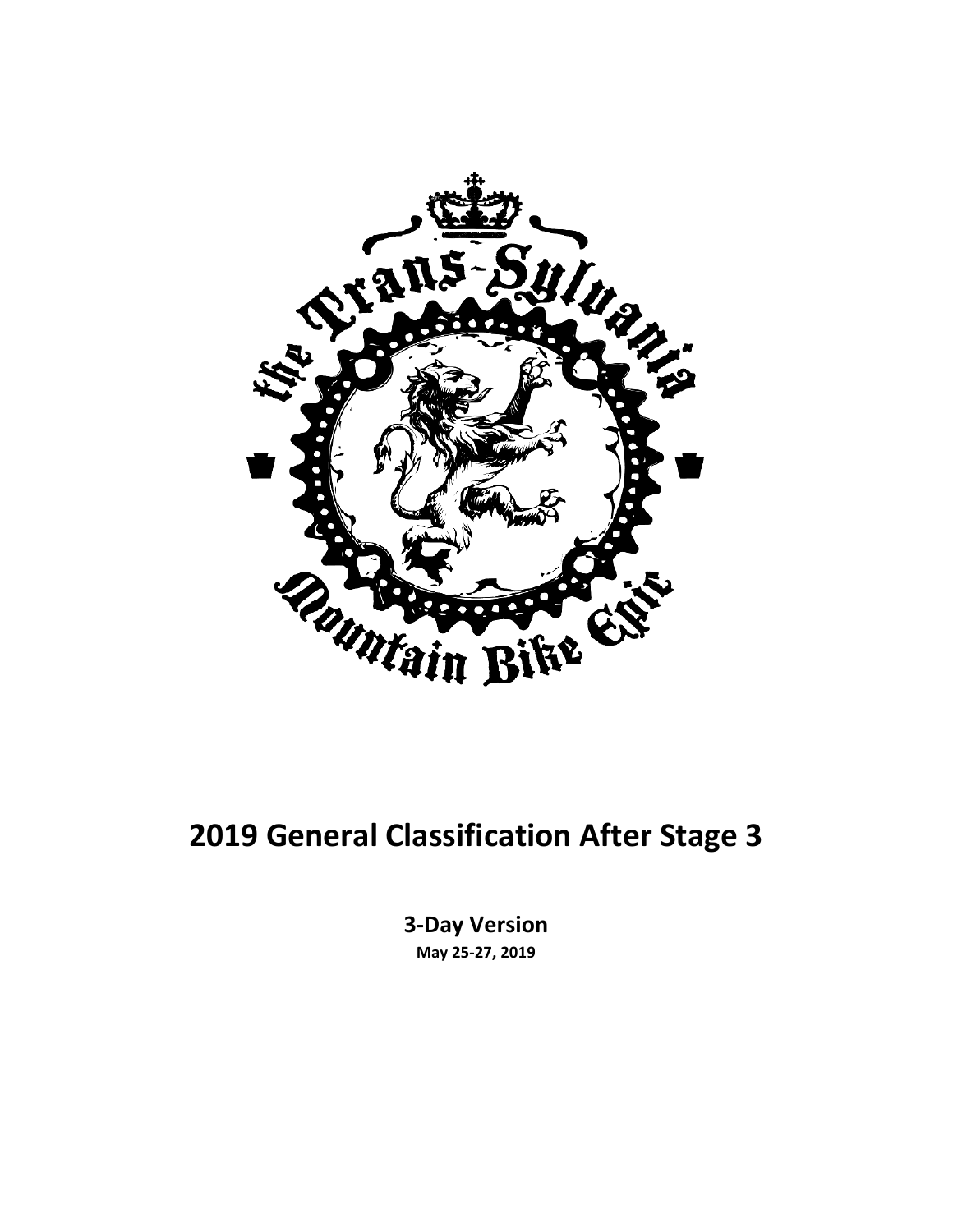# **OPEN MEN**

| <b>BIB</b> | <b>NAME</b>                  | Stage 1     | Stage 2     | Stage 3     | <b>Total Time</b> |
|------------|------------------------------|-------------|-------------|-------------|-------------------|
| 57         | <b>DAN ATKINS</b>            | 02:22:34.62 | 02:24:51.48 | 01:35:58.45 | 06:23:24.56       |
| 58         | <b>SCOTT GRAY</b>            | 02:49:58.77 | 02:29:44.18 | 01:33:22.75 | 06:53:05.70       |
| 302        | <b>PAUL BOKEN</b>            | 02:40:13.33 | 02:52:59.93 | 01:53:38.17 | 07:26:51.44       |
| 301        | <b>MATT BURKE</b>            | 02:49:11.49 | 02:55:09.52 | 01:54:22.48 | 07:38:43.49       |
| 304        | <b>DAVID VAN SCHIE</b>       | 02:52:35.00 | 02:58:18.08 | 01:53:39.41 | 07:44:32.50       |
| 305        | <b>JOHN CLAUSEN</b>          | 02:43:28.85 | 02:59:07.27 | 02:46:15.14 | 08:28:51.27       |
| 39         | <b>JOHN MCGURL</b>           | 03:07:35.87 | 03:42:01.18 | 02:14:16.09 | 09:03:53.16       |
| 307        | <b>PHILLIP LICHTENWALNER</b> | 03:15:46.01 | 03:46:58.82 | 02:10:19.99 | 09:13:04.82       |
| 303        | <b>GREGORY RUSHTON</b>       | 04:22:56.94 | 04:39:44.59 | 03:02:26.76 | 12:05:08.30       |
| 300        | <b>JARED STRITSMAN</b>       | 02:44:17.63 | 03:27:40.09 | <b>DNF</b>  | <b>DNF</b>        |
|            |                              |             |             |             |                   |

# **OPEN WOMEN**

| <b>RANK</b> | <b>BIB</b> | <b>NAMF</b>            | Stage 1     | Stage 2     | Stage 3     | <b>Total Time</b> |
|-------------|------------|------------------------|-------------|-------------|-------------|-------------------|
|             |            | 322 JESSICA NANKMAN    | 02:52:37.46 | 02:56:40.59 | 02:01:12.42 | 07:50:30.48       |
|             |            | 323 CINDY COPLEY       | 03:05:06.27 | 03:42:35.07 | 02:16:20.84 | 09:04:02.20       |
| 3           | 320.       | <b>CHRISTINA ALSOP</b> | 03:30:02.22 | 04:00:10.95 | 02:29:08.03 | 09:59:21.21       |

### **MEN 40-49**

| <b>RANK</b>    | <b>BIB</b> | <b>NAME</b>          | Stage 1     | Stage 2     | Stage 3     | <b>Total Time</b> |
|----------------|------------|----------------------|-------------|-------------|-------------|-------------------|
| 1              | 343        | <b>IAN ODELL</b>     | 02:39:40.01 | 02:40:59.81 | 01:43:12.04 | 07:03:51.87       |
| $\overline{2}$ | 344        | <b>SEAN FRODYMA</b>  | 02:38:23.69 | 02:51:32.69 | 01:44:44.27 | 07:14:40.66       |
| 3              | 349        | <b>NICK CROSSED</b>  | 02:52:01.75 | 03:06:24.32 | 01:51:57.37 | 07:50:23.45       |
| $\overline{a}$ | 347        | <b>BRIAN CAREY</b>   | 03:03:31.18 | 03:21:13.57 | 02:03:01.69 | 08:27:46.45       |
| 5              | 348        | <b>STEVE SCHWARZ</b> | 03:16:53.18 | 03:36:31.71 | 02:13:30.60 | 09:06:55.50       |
| 6              | 342        | <b>JOSHUA CALVI</b>  | 03:19:01.15 | 03:35:41.15 | 02:16:15.00 | 09:10:57.32       |
| 7              | 341        | <b>MICHAEL JONES</b> | 03:59:35.46 | 04:43:54.70 | 02:37:13.85 | 11:20:44.02       |